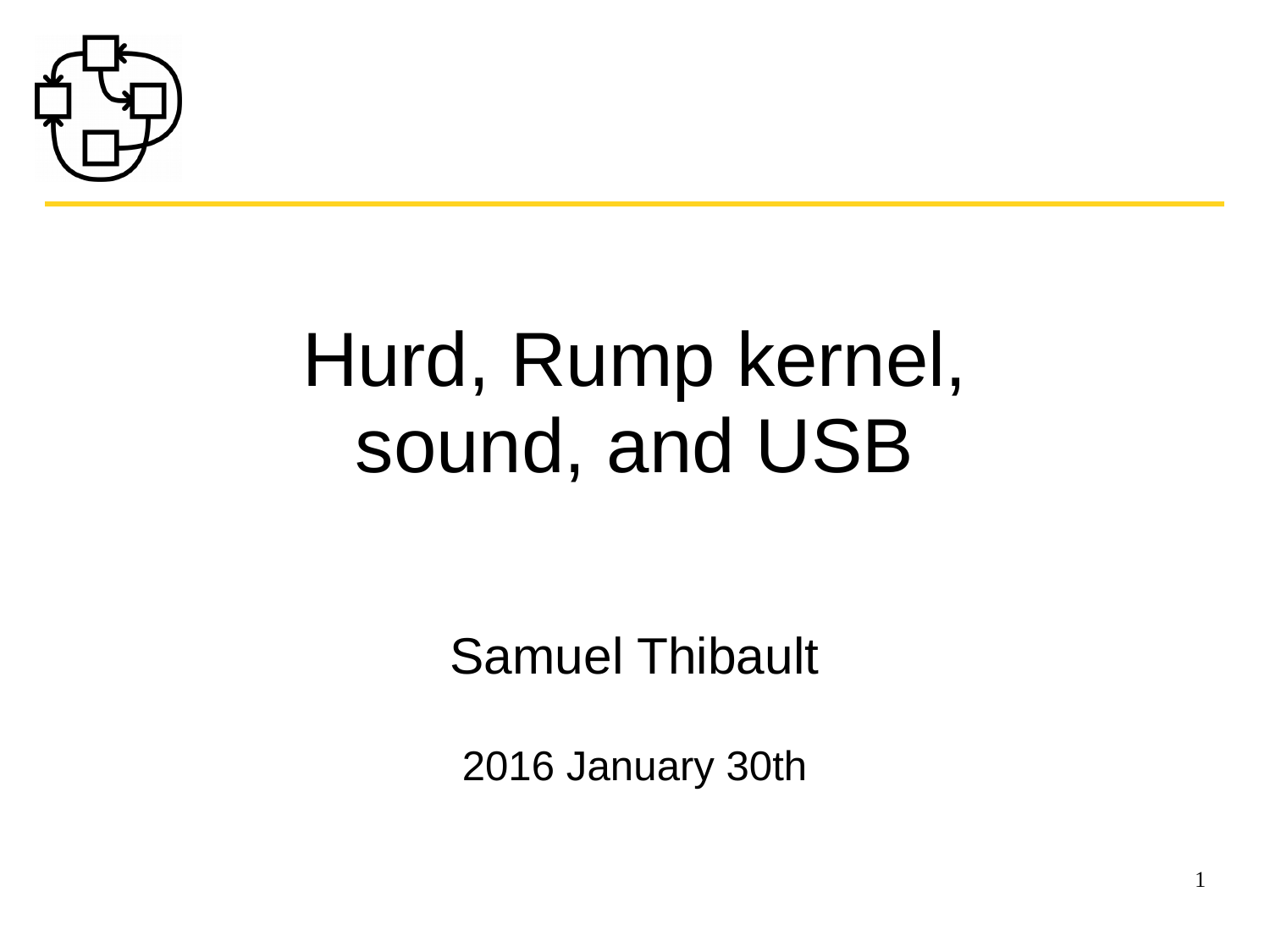# It's all about freedom #0

"The freedom to run the program, for any purpose" I.e.:

- Freedom from sysadmin!
	- WTH is fdisk/mke2fs/... hidden in /sbin?
	- I should be able to just work with my disk/network access
- Freedom to innovate
	- Experimental filesystem, personal work-flow, new kind of process combination,...
- Also provide freedom from misbehaving programs and drivers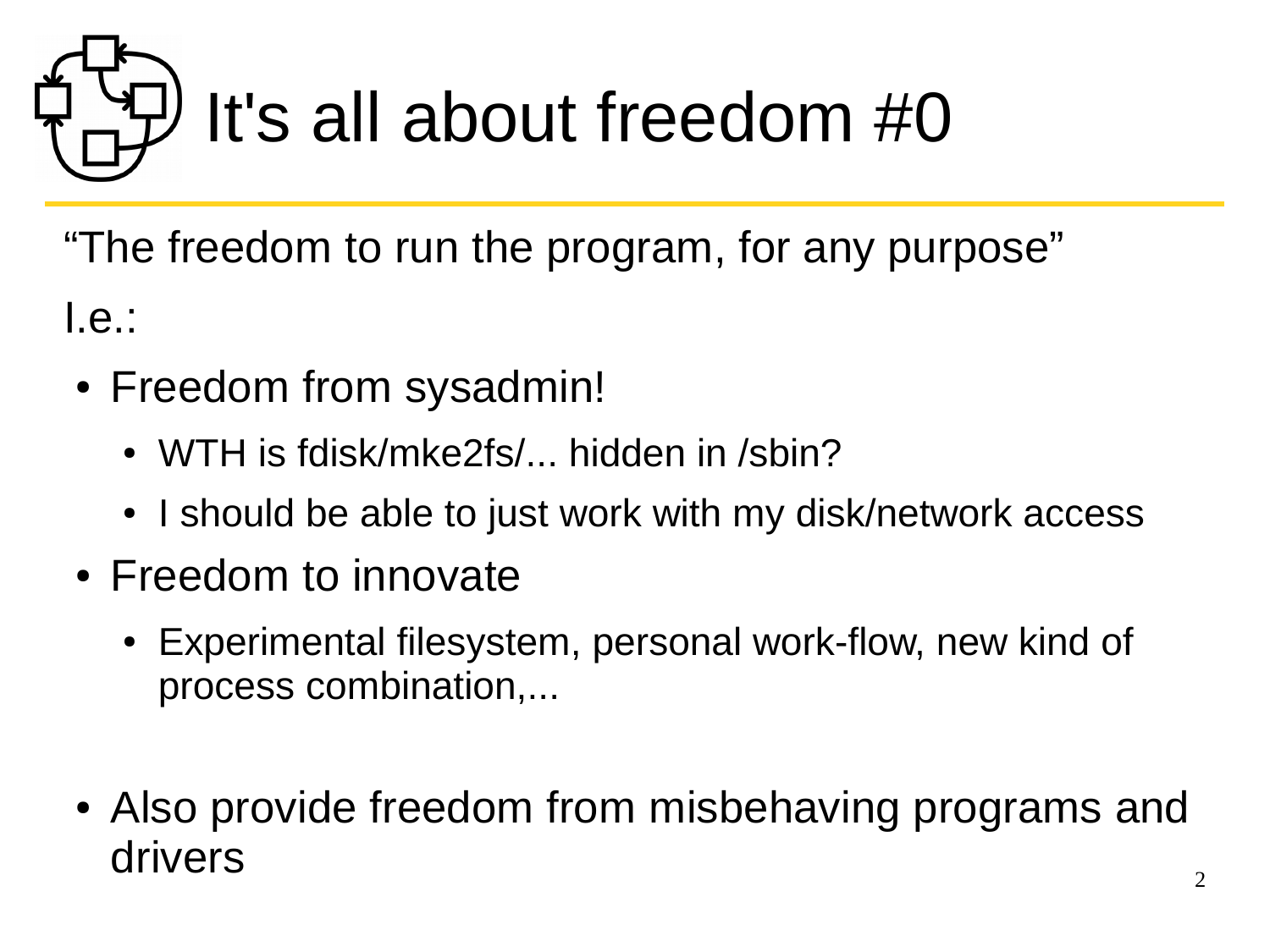

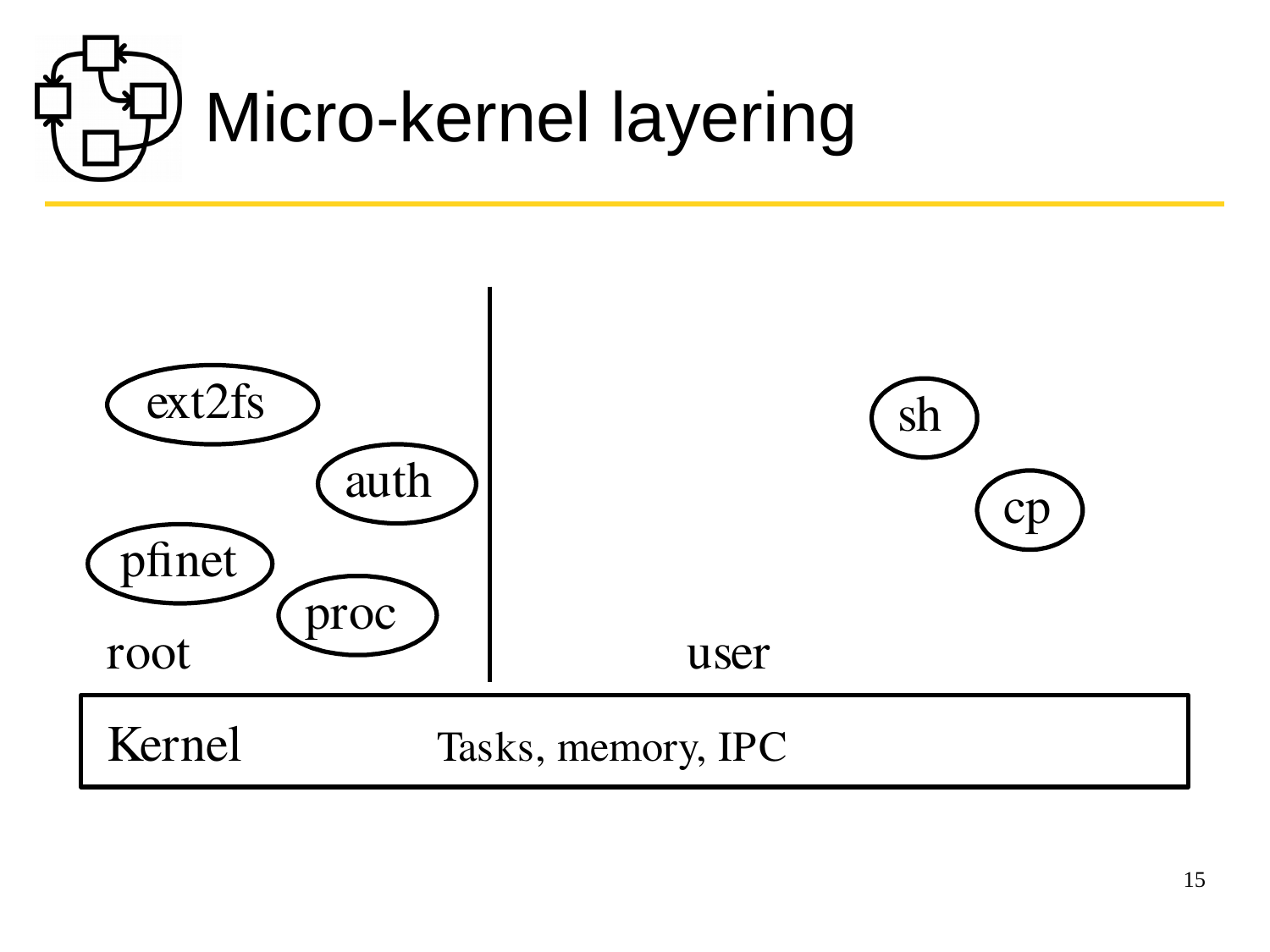

- Server crash? Not a problem
	- "Computer bought the farm" is just an error, not something-of-the-death
- Easier to debug/tune
	- Just run gdb, gprof, ...
- Can dare crazy things
	- The Hurd console has dynamic font support
		- See chinese support in pseudo-graphical mode (actually pure VGA textmode!) of Debian installer.
- Kernel only handles Tasks, memory, IPC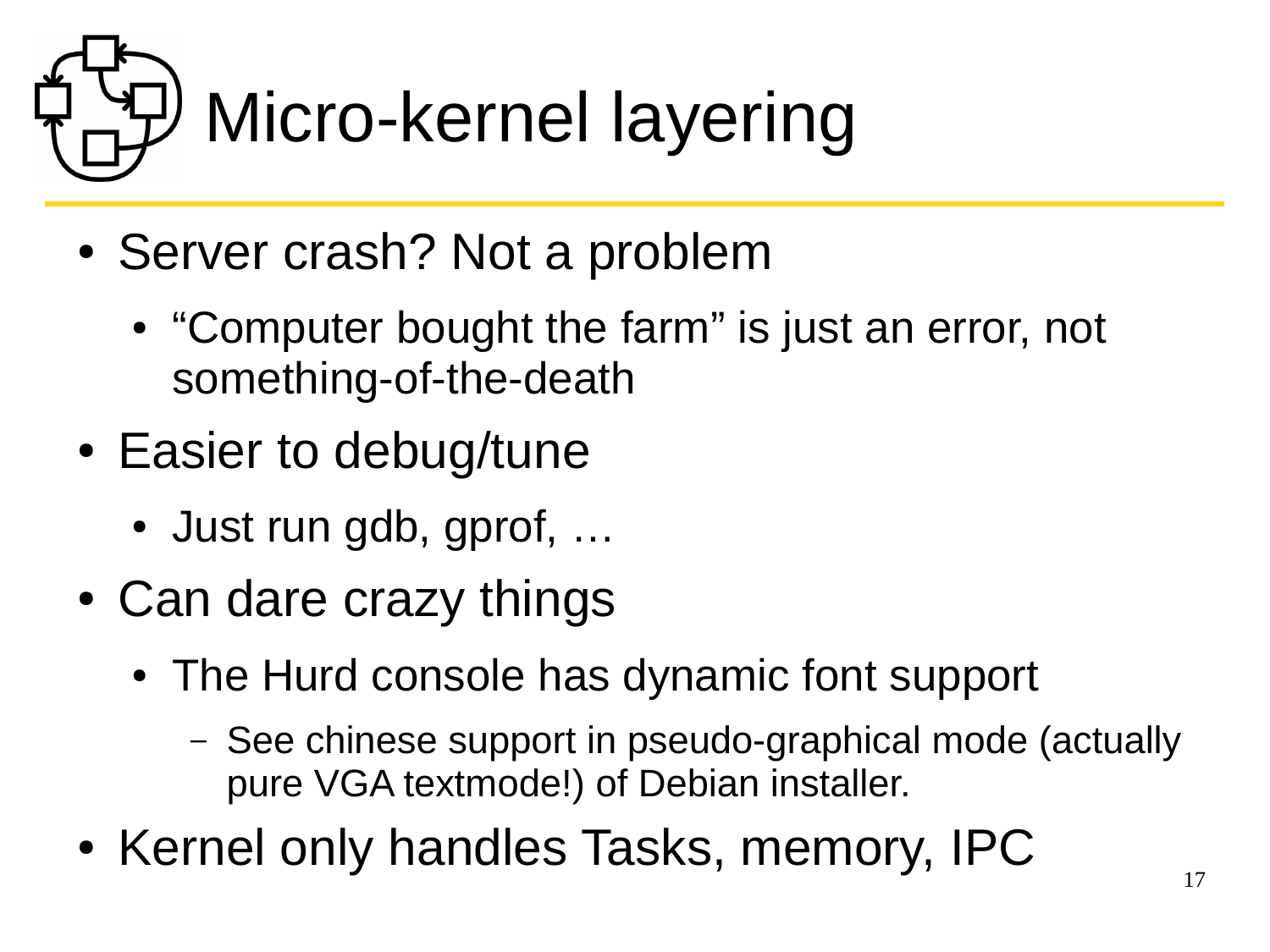

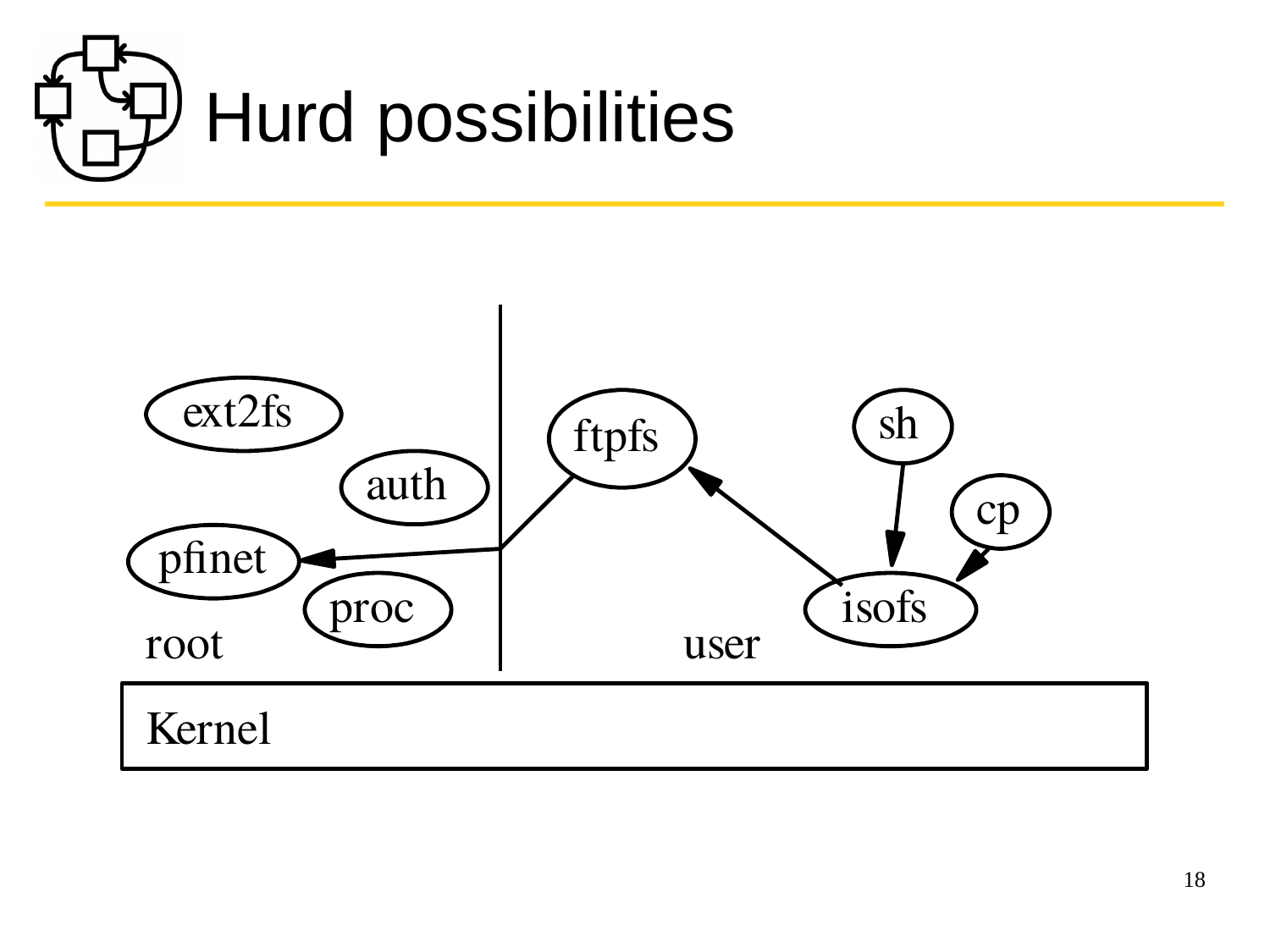## **Hurd possibilities**

€ settrans -c ~/ftp: /hurd/hostmux /hurd/ftpfs /

(just once for good)

- $\epsilon$  settrans -a ~/mnt /hurd/iso9660fs ~/ftp://ftp.gnu.org/old-gnu/gnu-f2/hurd-F2-main.iso
- $\epsilon$  1s  $\sim$ /mnt

README-Or-FAIL

 $- - -$ 

- Only downloads what is needed.
- Can be permanently stored in ext2fs
- $\epsilon$  settrans  $\gamma$ .signature /hurd/run /usr/games/fortune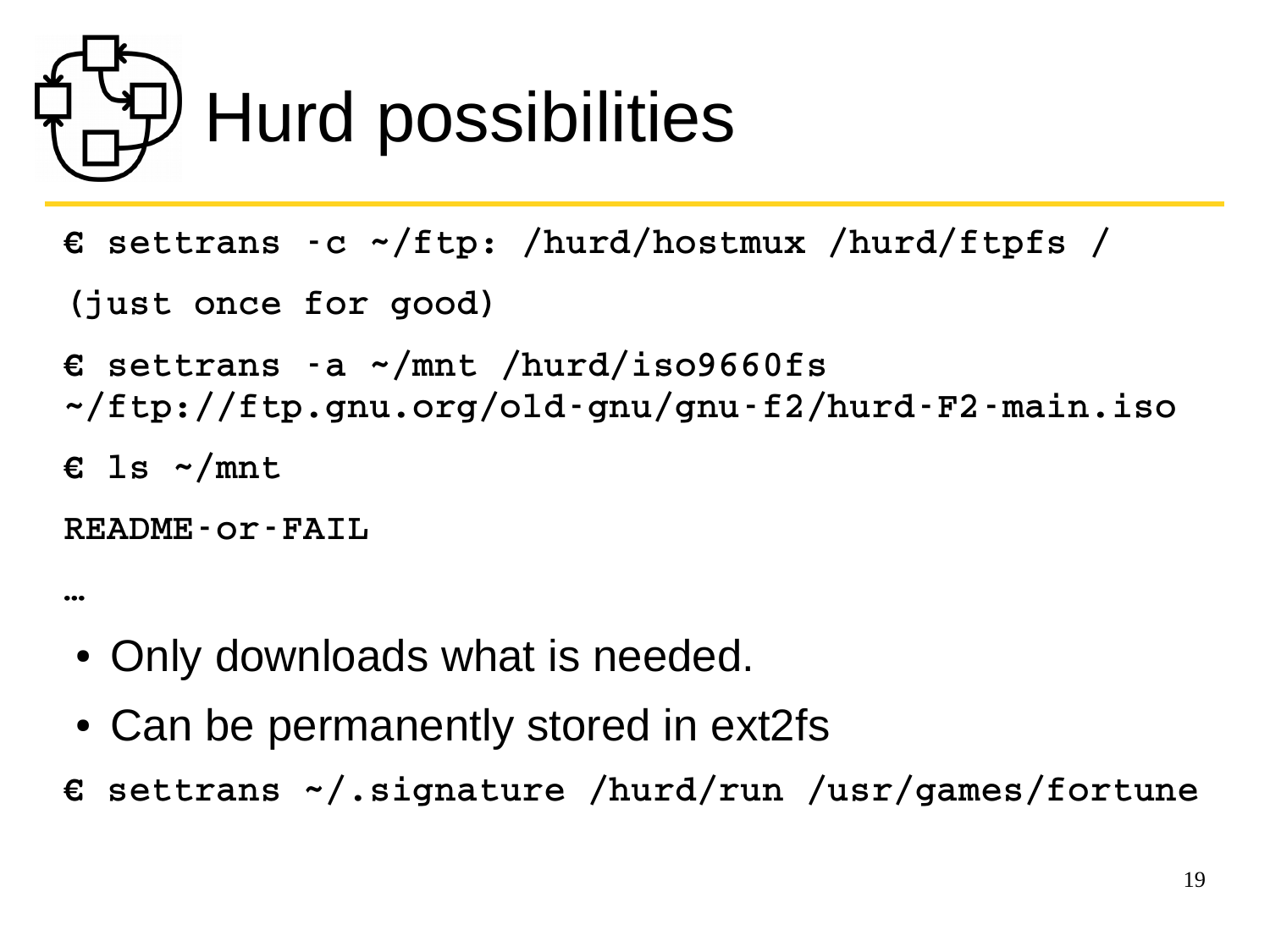### Example: interpose **TCP/IP stack**

- $\epsilon$  settrans ca \$HOME/servers/socket/2 /hurd/pfinet -i \$HOME/servers/tun0
- € openvpn ... \$HOME/servers/tun0 &
- $\epsilon$  remap /servers/socket/2 \$HOME/servers/socket/2
- €€€ wget www.gnu.org
	- My own translator
	- Can plug my own VPN software
	- Only wget accesses it (well, the shell too :) )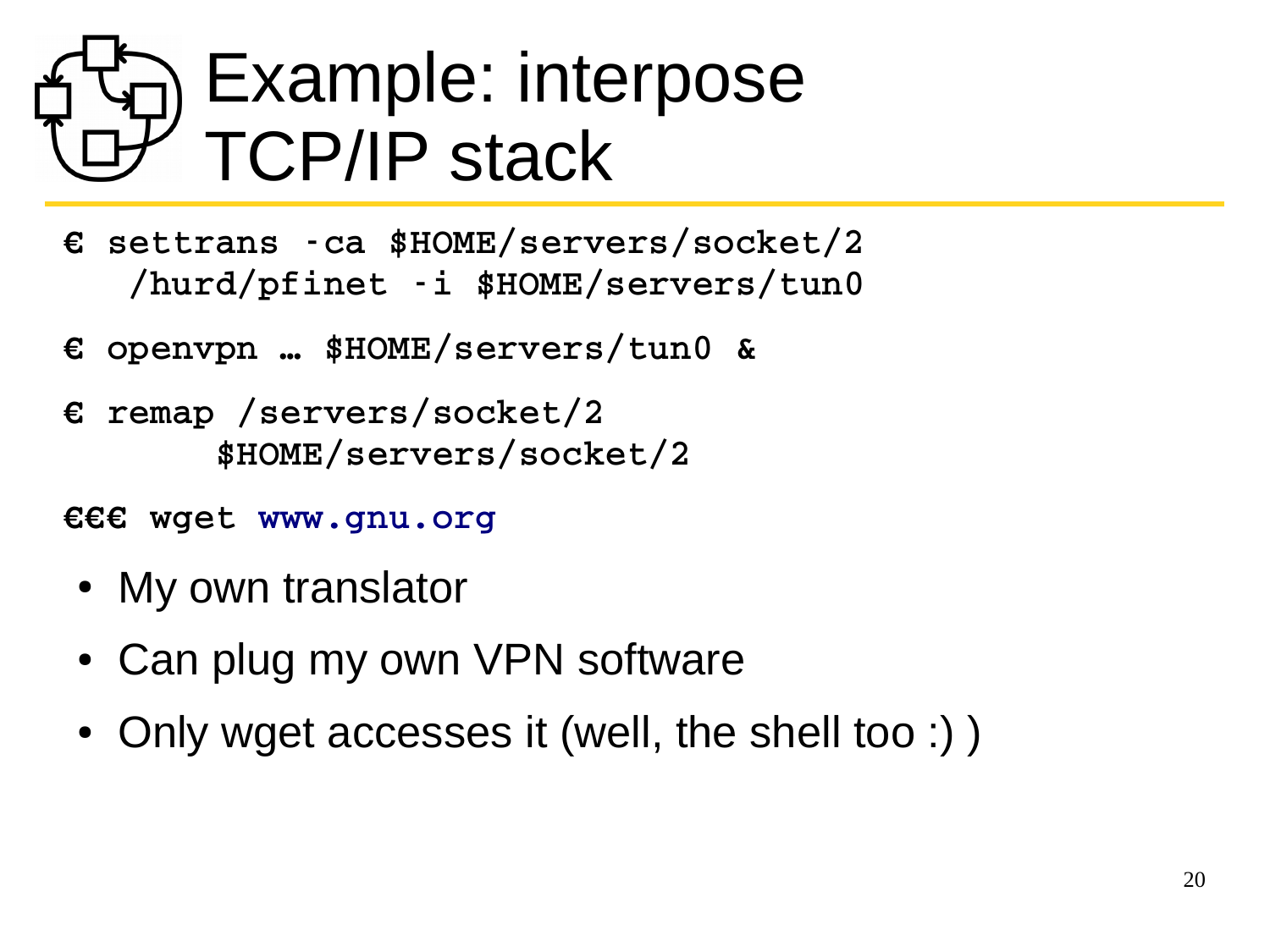

 $\bullet\bullet\bullet$ 

- € remap /bin/sh \$HOME/bin/sh
- € remap /bin \$HOME/unionbin
	- Check out Stow/Nix/Guix!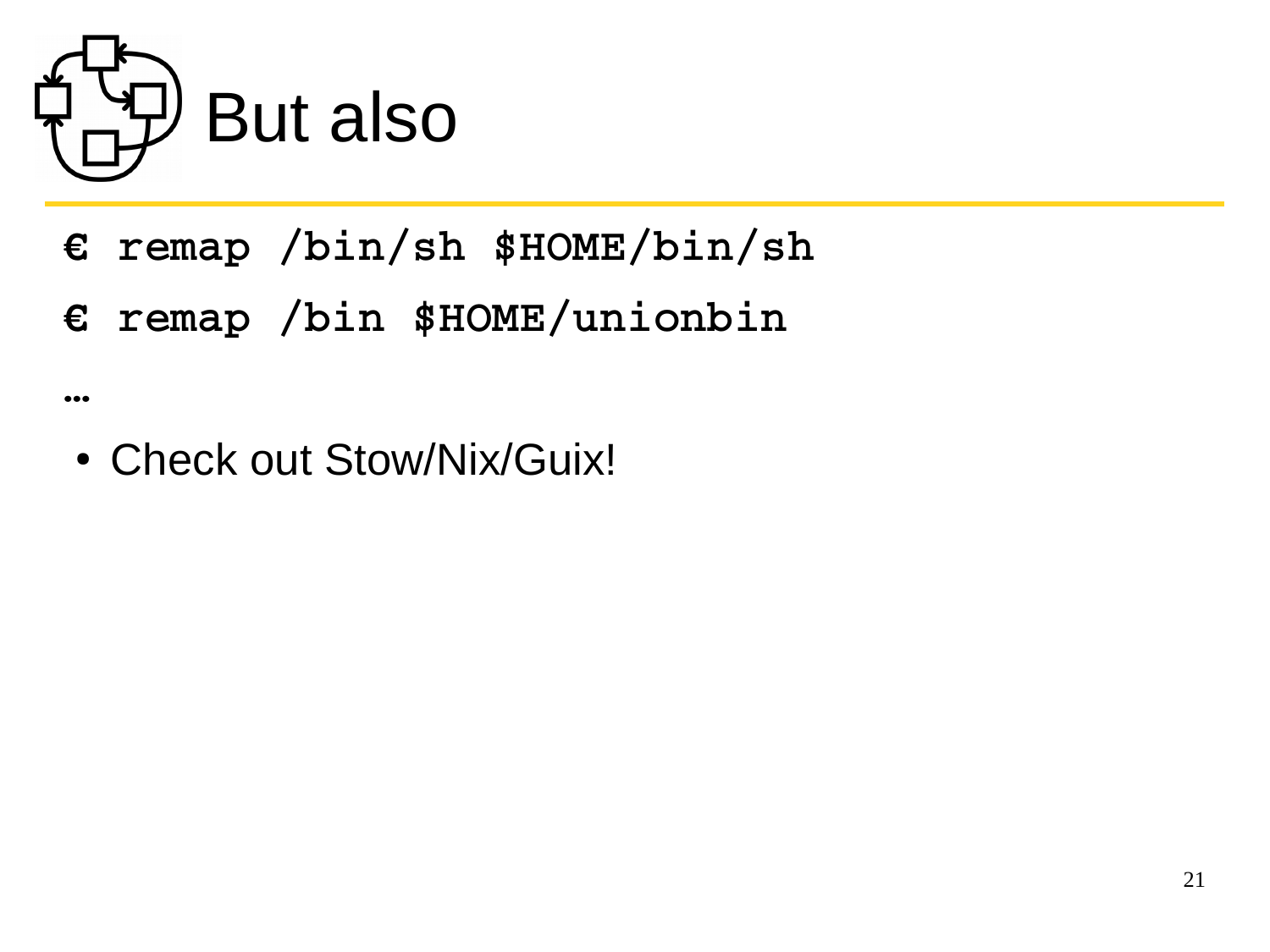

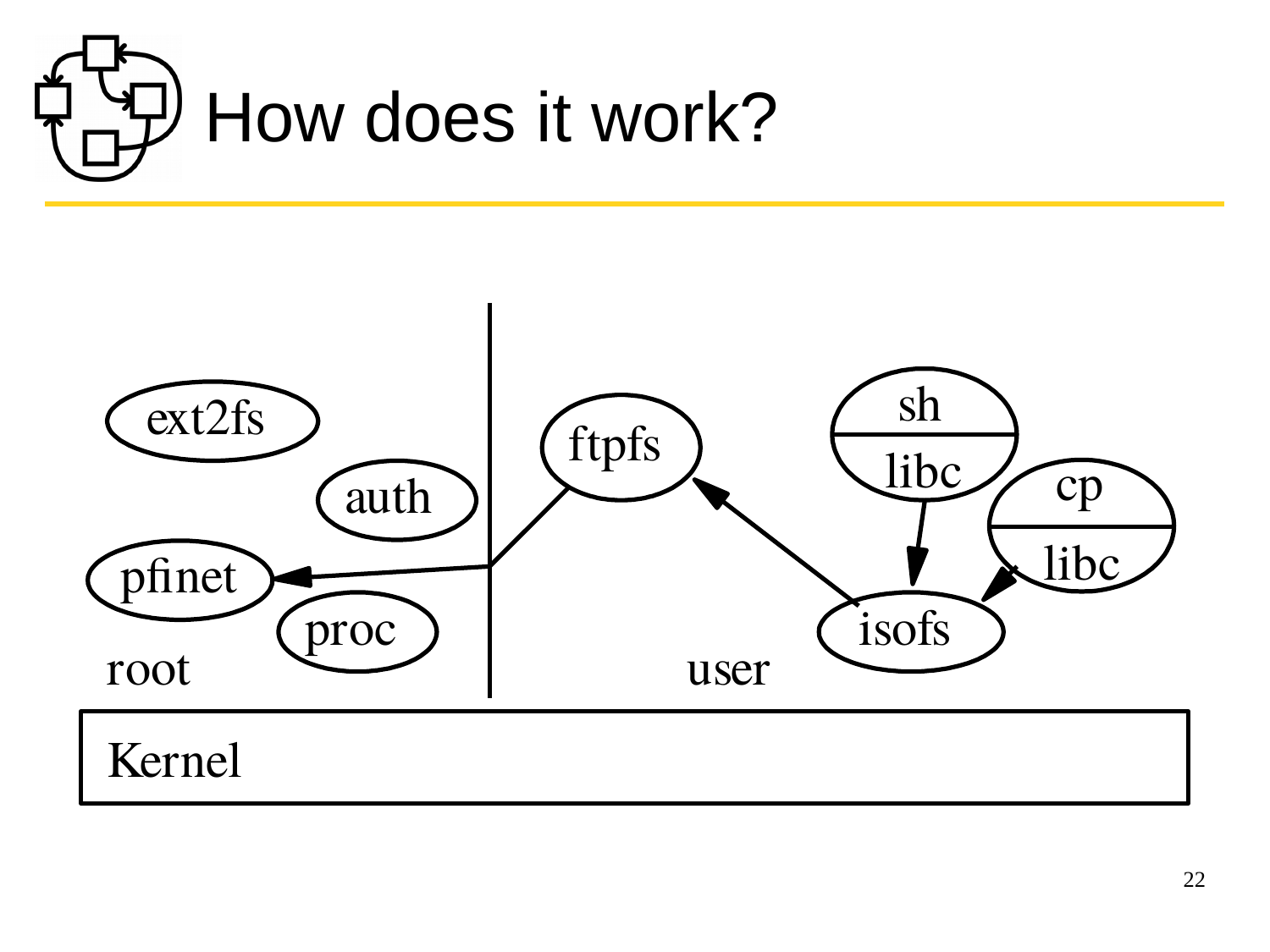

- **Everything** is an (interposable) RPC
- Translators exposed in the FS
- The user gets to decide what/how to interpose
	- Without need for costly ptrace or fragile libc symbols interposition.
	- **Native** fakeroot/chroot
	- Fully virtualized and fine-grained interface
- Just need to use what's provided by the admin, e.g.
	- \$HOME/
	- TCP/IP stack

and pile over it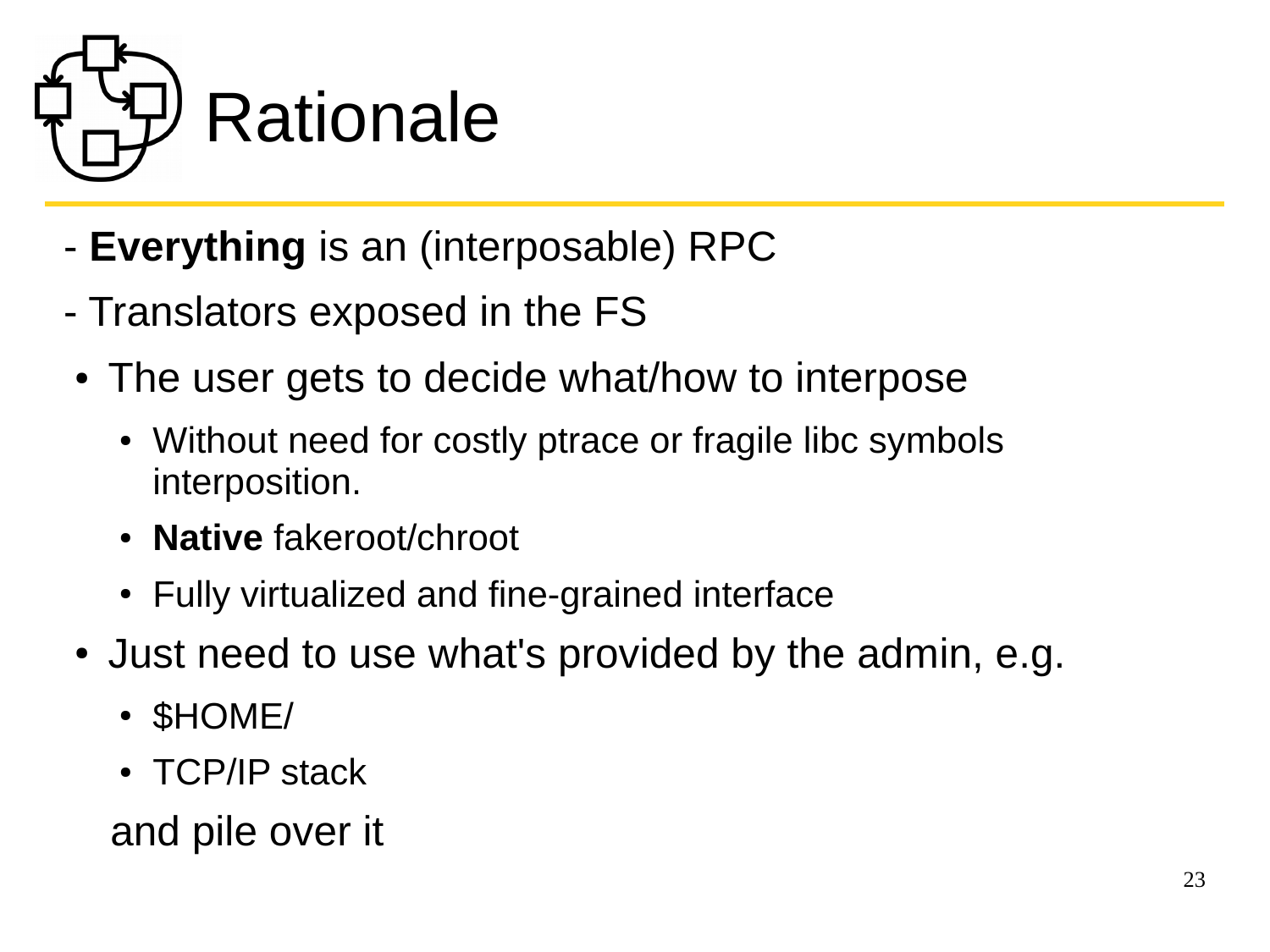

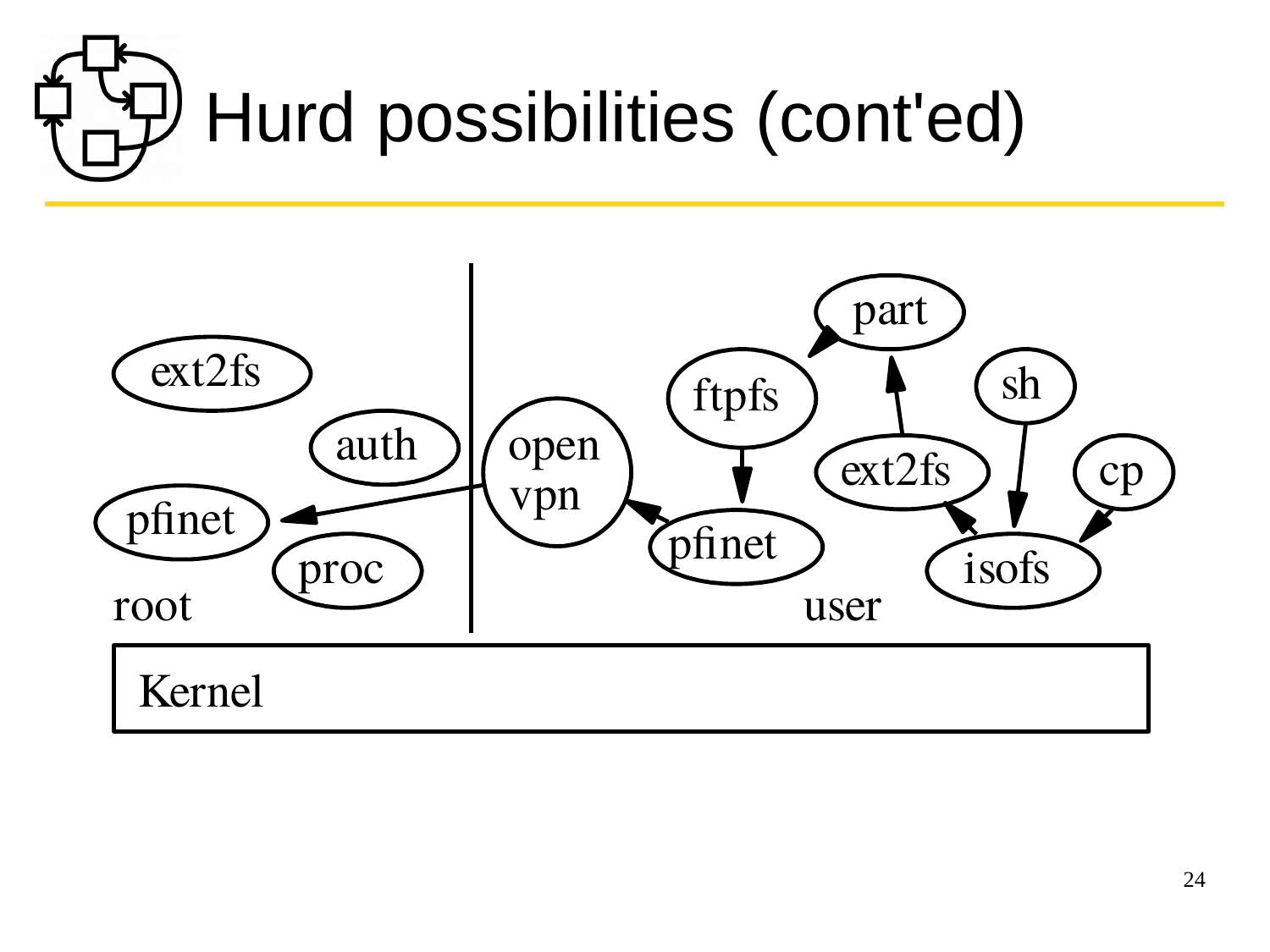



i.e. ISO image inside a partitioned disk image on ftp over a VPN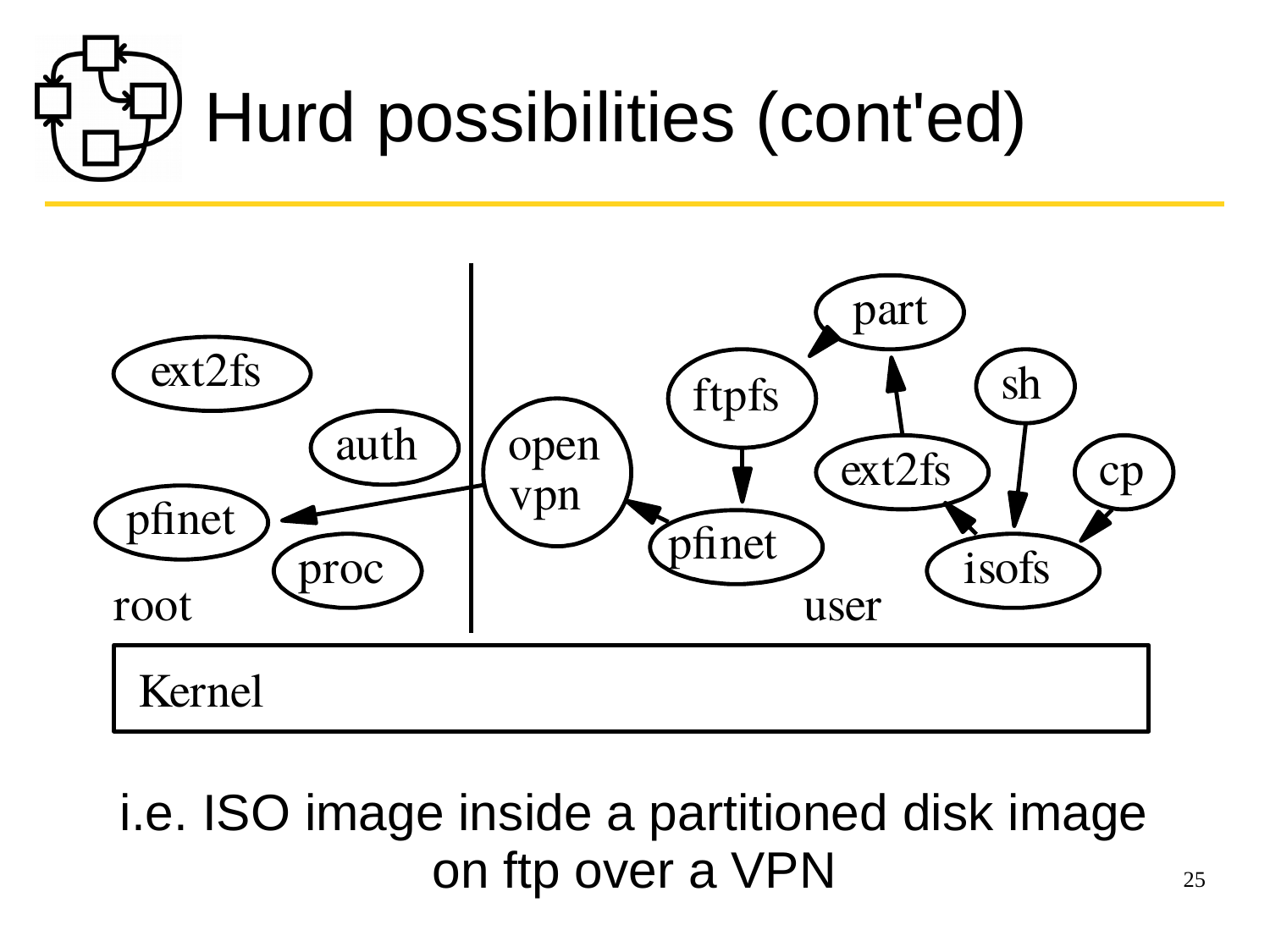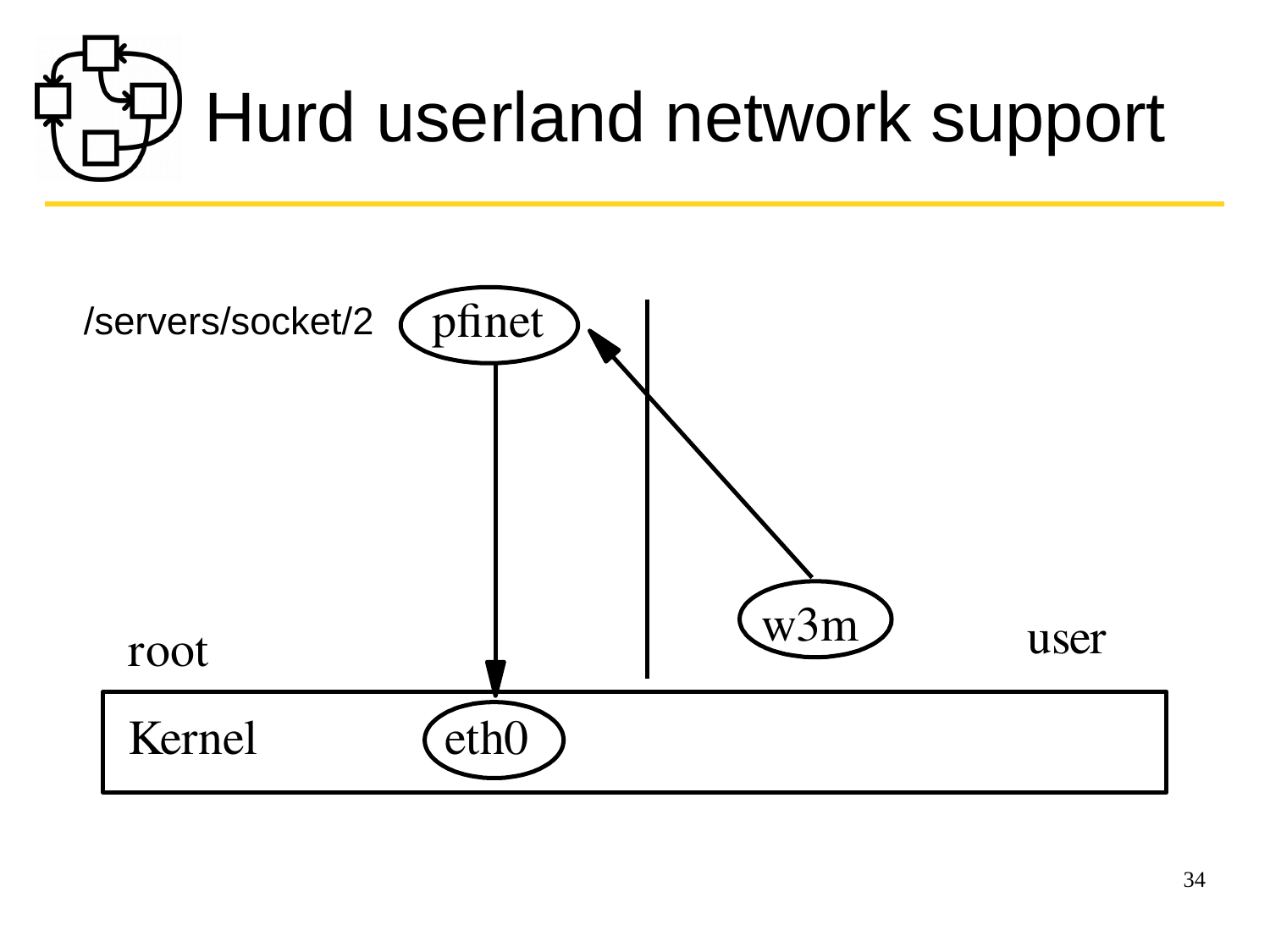

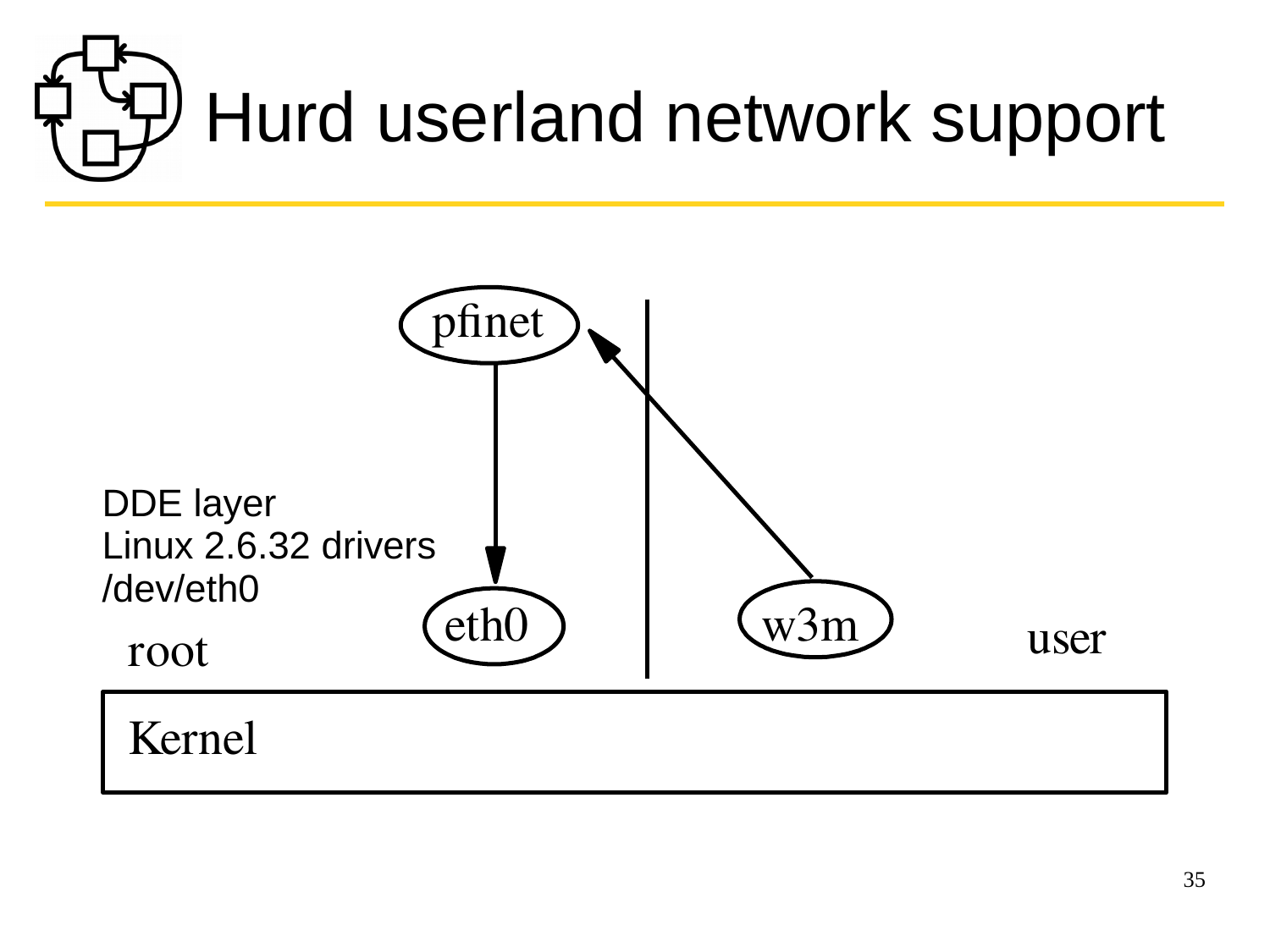

Based on TU-Dresden's DDE stack

- Zheng Da's GSOC
- Ported to Mach kernel
- Ported to Mach device interface
- Updated libdde linux26 for long-term-supported linux 2.6.32
	- Most drivers (and mostly the really useful ones) just work without patches
- Used by default by Debian GNU/Hurd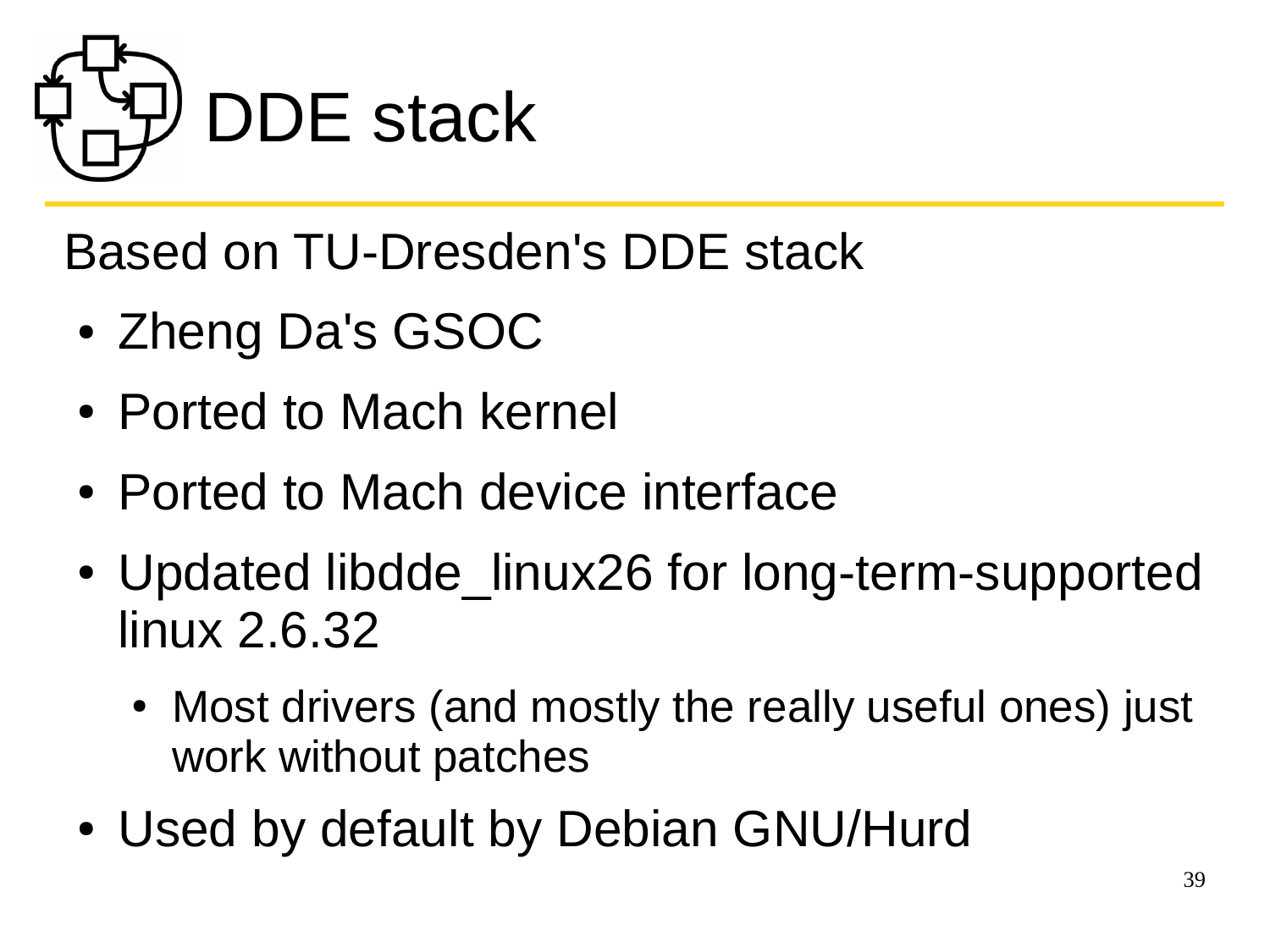

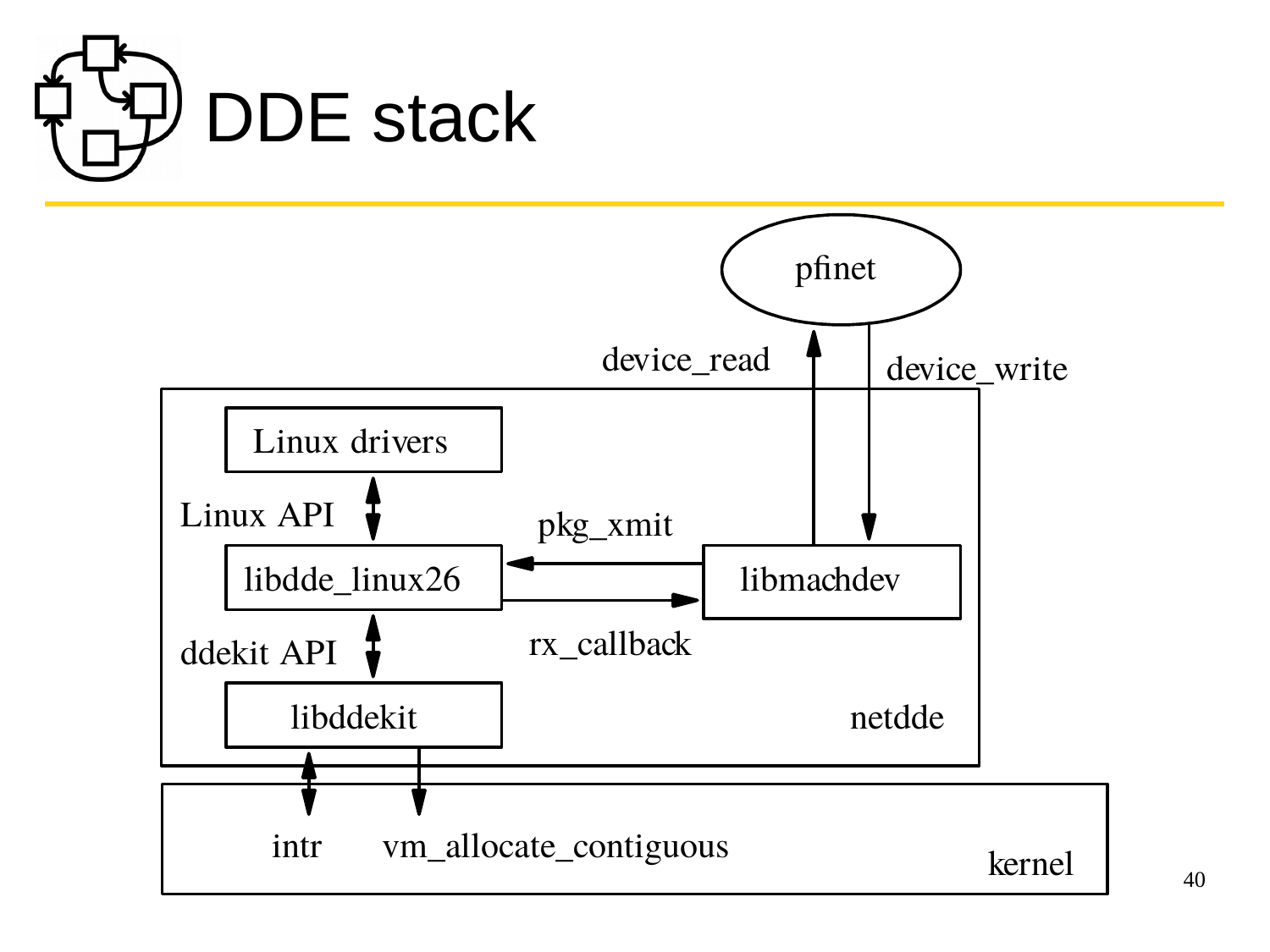

- Only two additions to the kernel
	- Interrupt delivery and masking
	- Physically-contiguous memory allocation
	- (Direct I/O access was already available)
- Performance similar to in-kernel driver
- Driver in a separate process
	- Can just crash and be happy with it...
	- Can easily debug and profile them
	- Stack smashing protection ;)
	- Could benefit from I/O MMU for better isolation.
		- For now drivers can just access all RAM...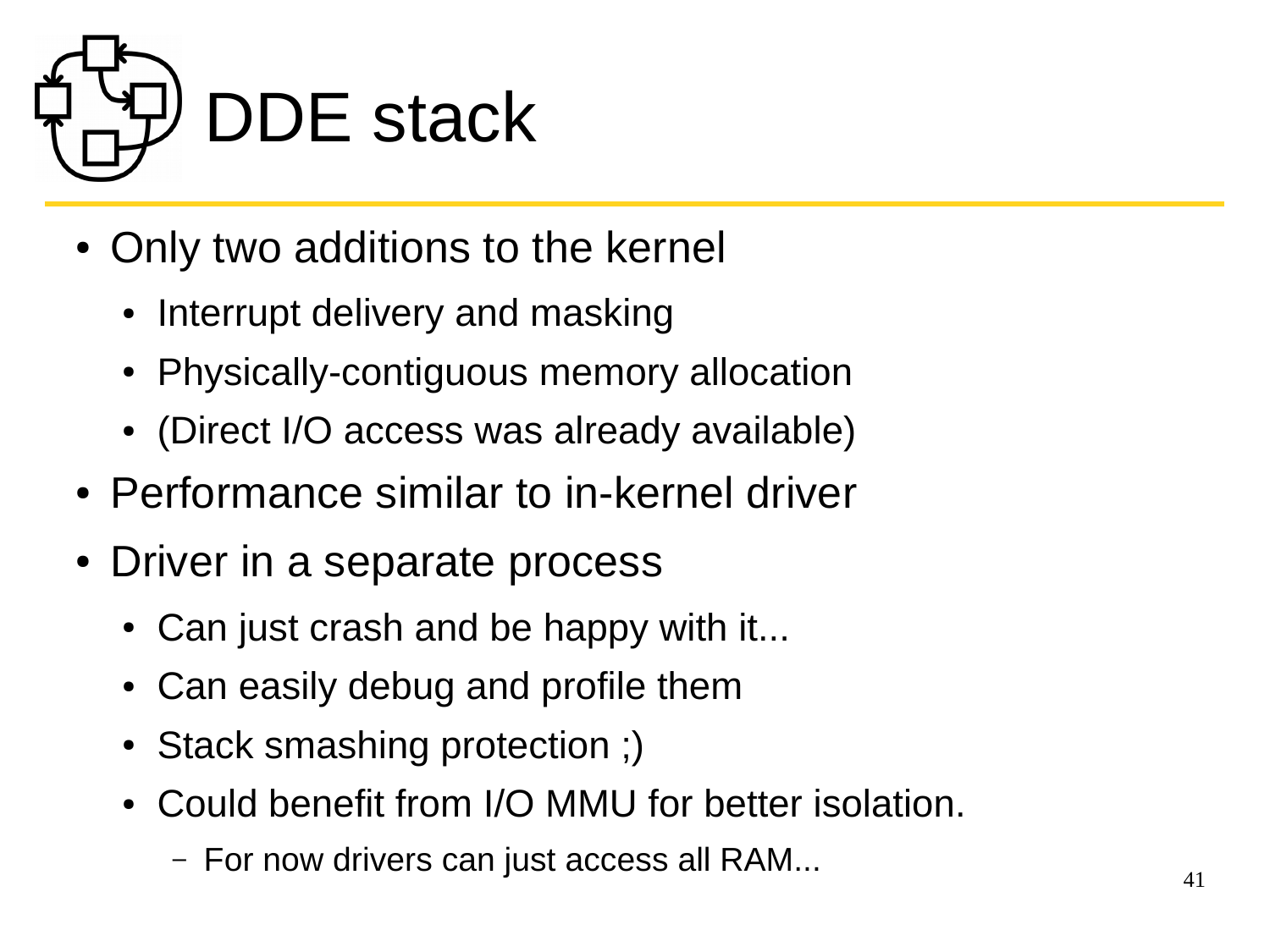

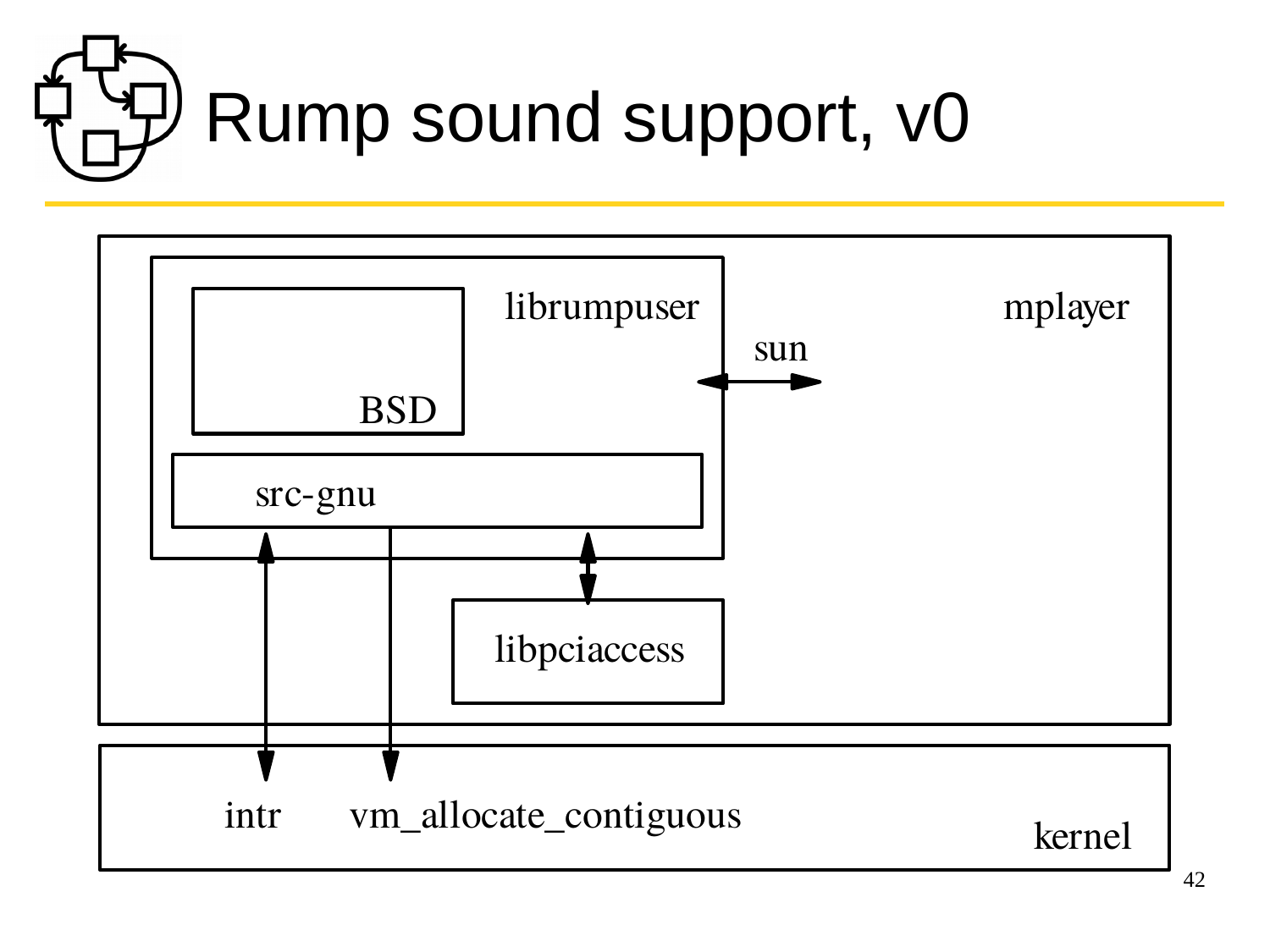

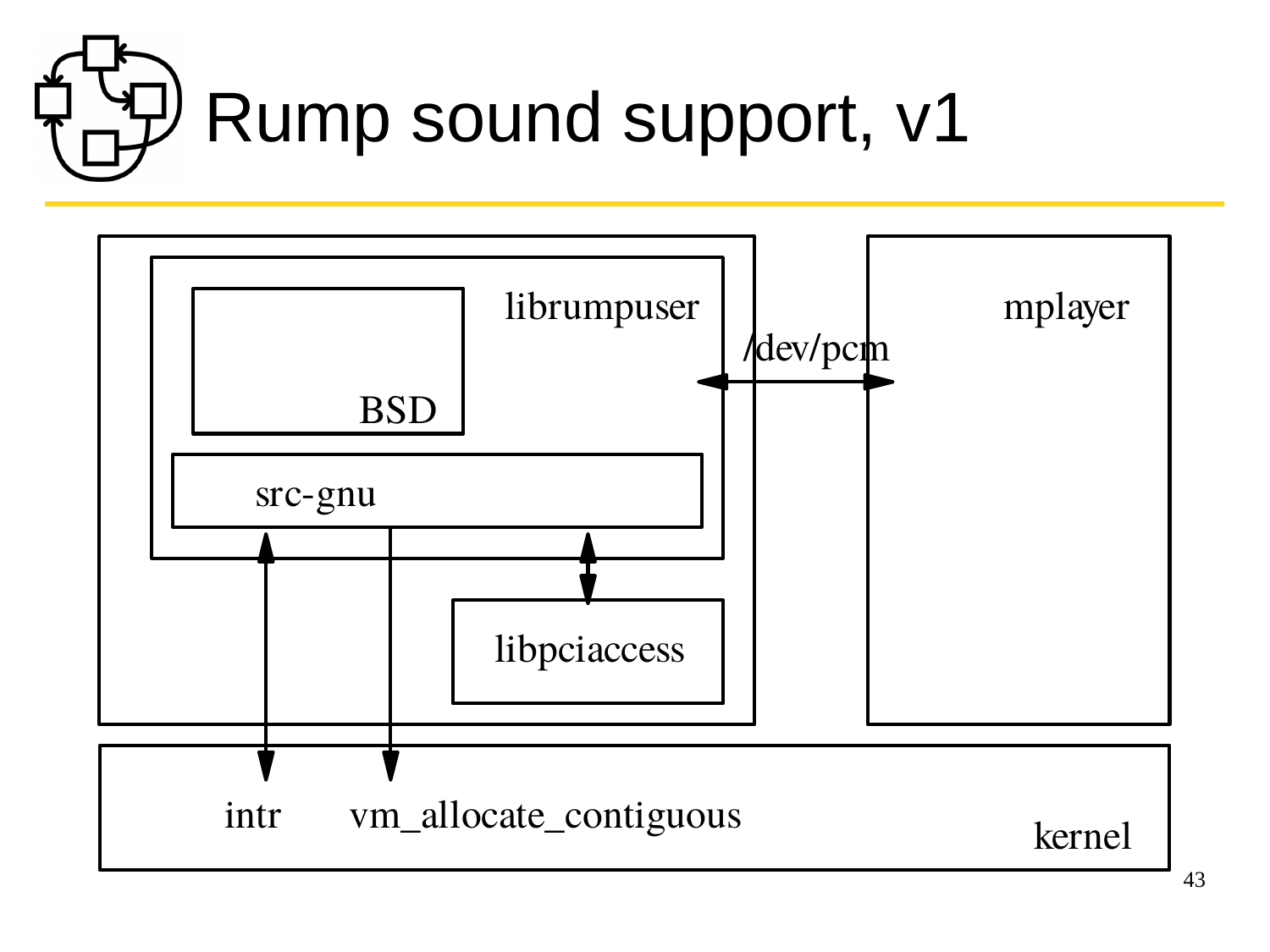### Rump sound support, v2

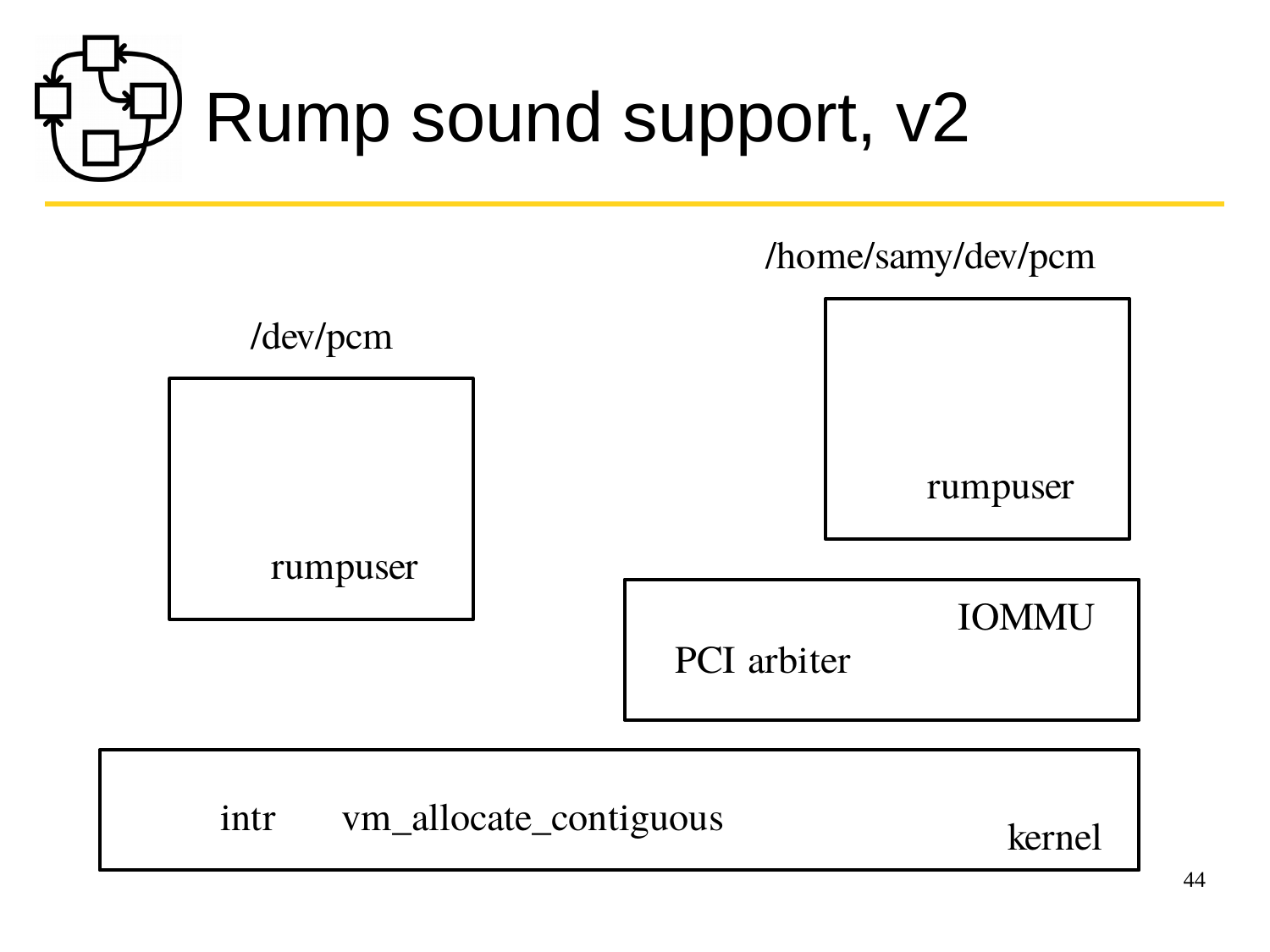



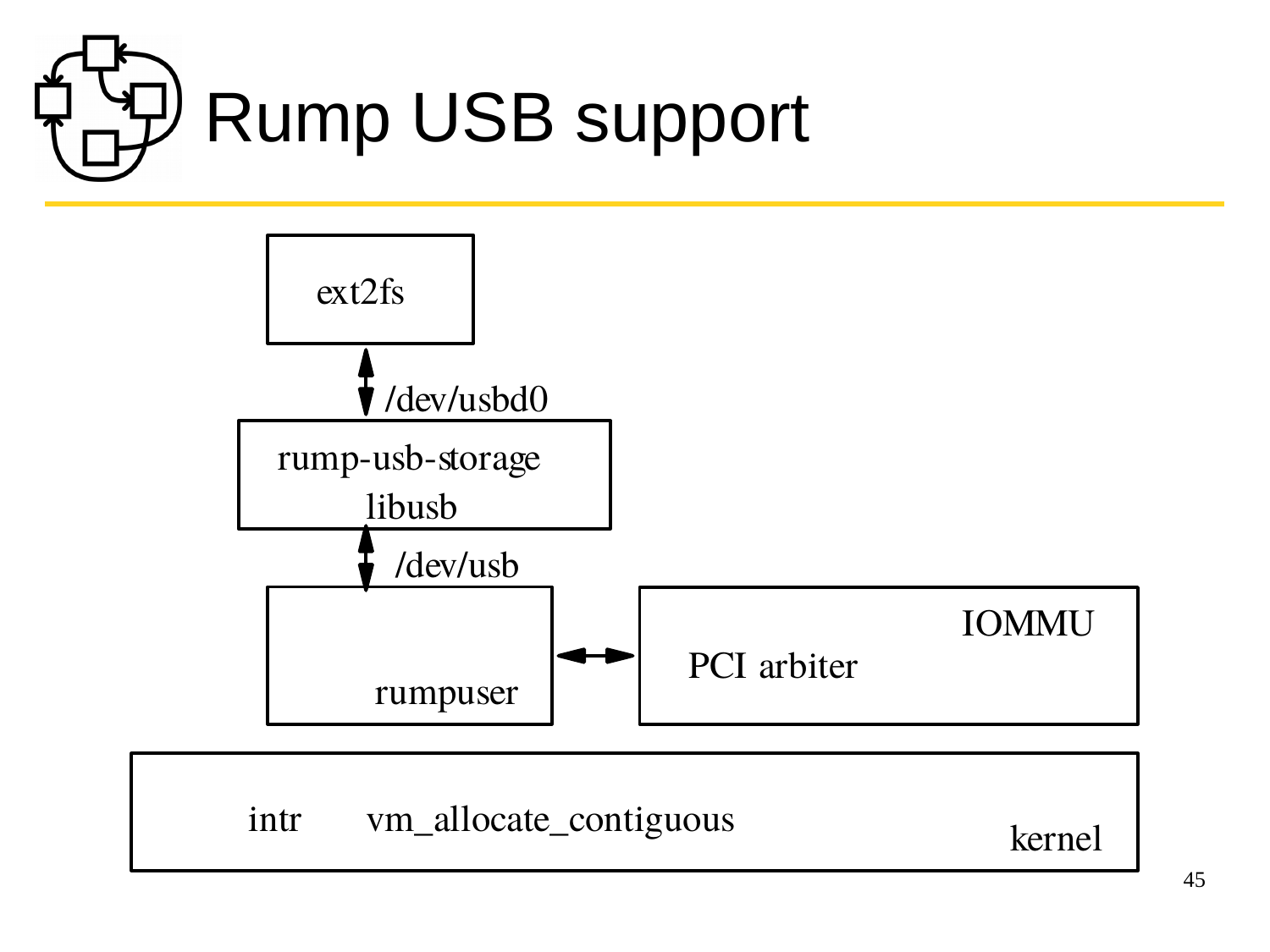



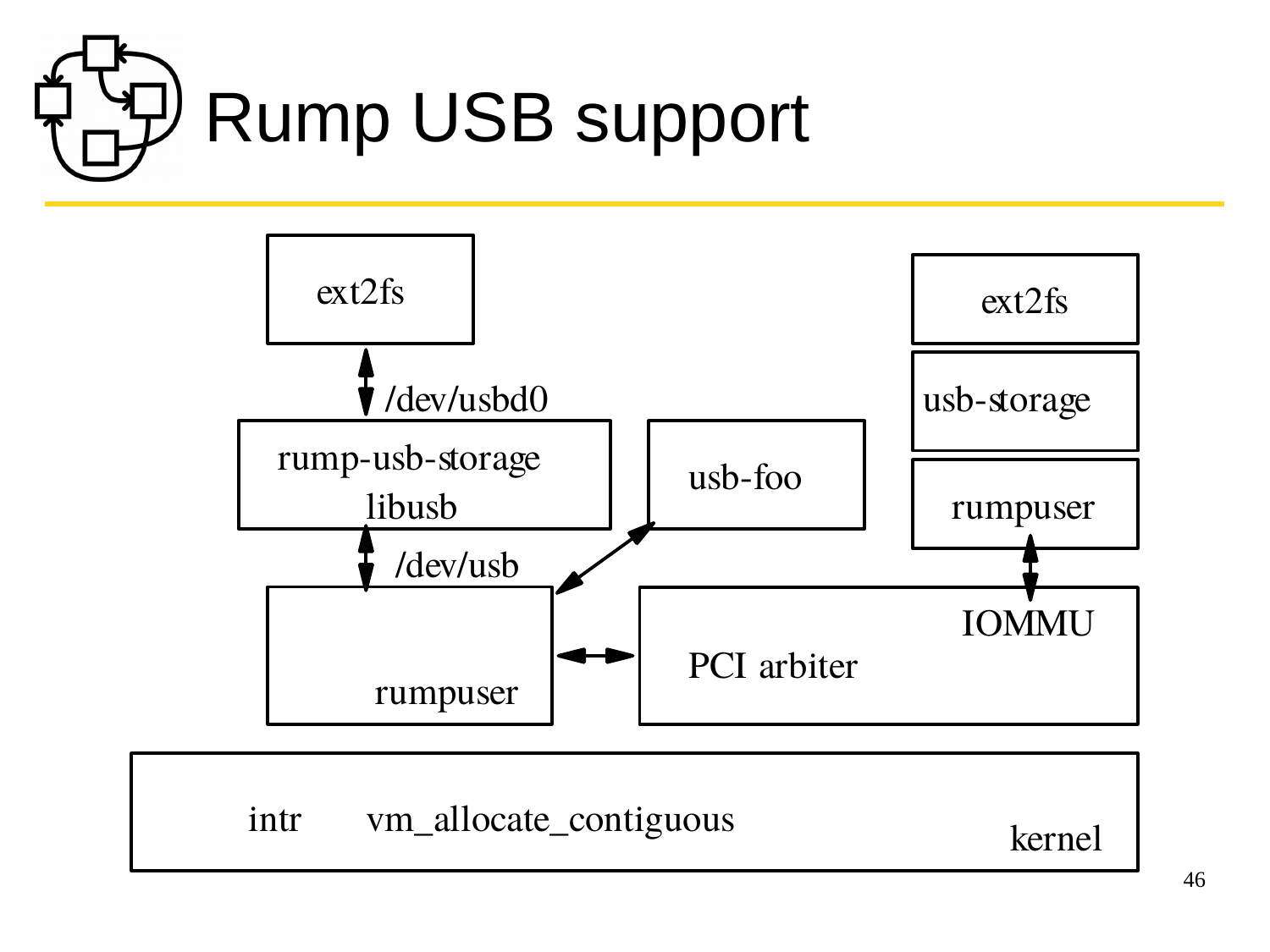

Hardware support

- i686
- start of 64bit support
	- Kernel boots completely, now missing RPC 32/64bit translation
- DDE Linux 2.6.32 drivers layer for network boards
	- In userland netdde translator!
- $\cdot$  IDE, Xorg, ...
- AHCI driver for SATA
- Xen PV domU
	- Required GNU Mach changes only
- Preliminary sound support through userland Rump
- No USB yet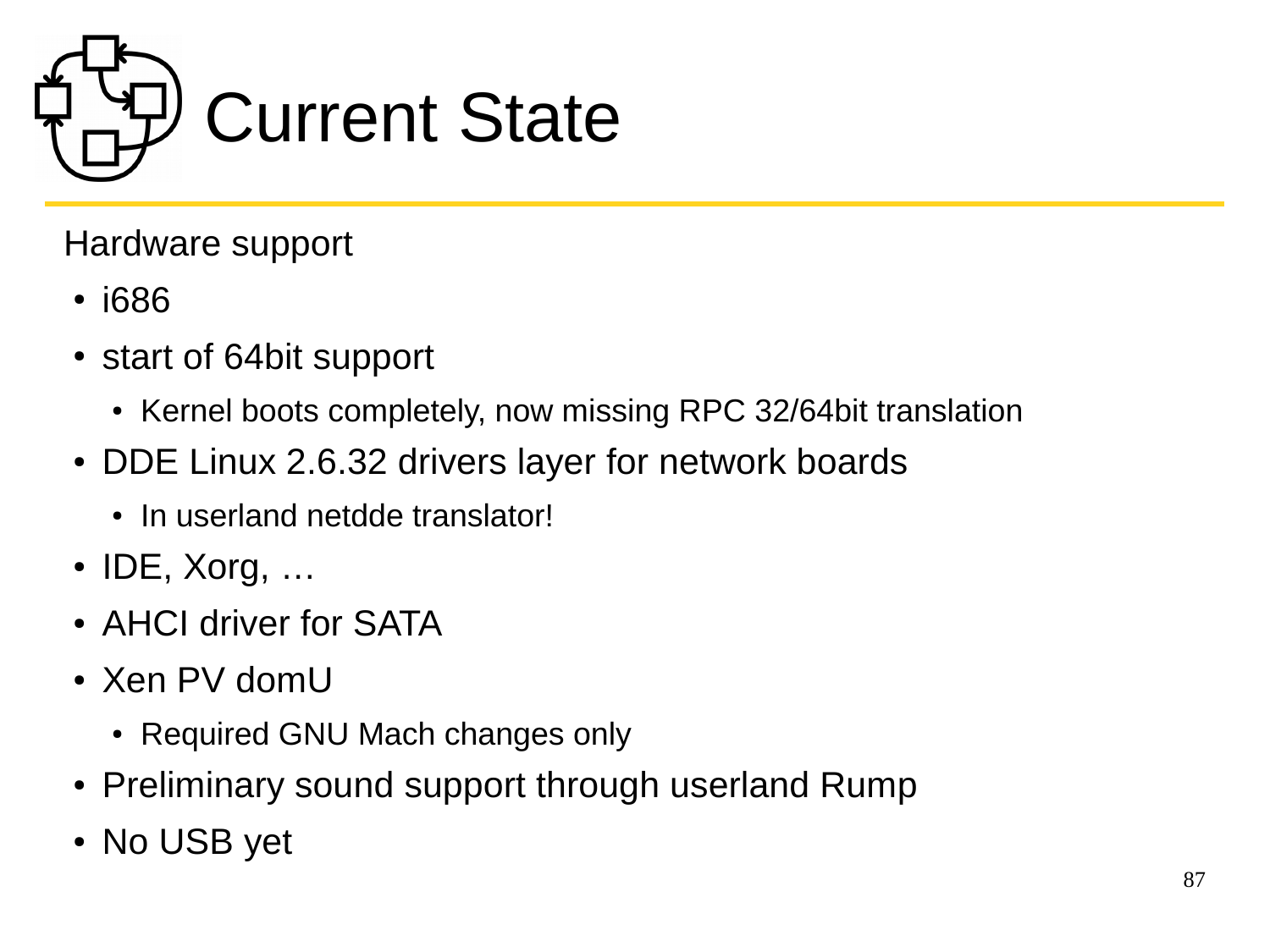

Software support

- Quite stable
	- Have not reinstalled boxes for a decade.
	- Debian buildds keep building packages, no hang after weeks!
- $\cdot$  ~80% of Debian archive builds out of tree
	- XFCE, almost gnome, almost KDE
	- Firefox (aka iceweasel), gnumeric, ...
- Standard *native* Debian Installer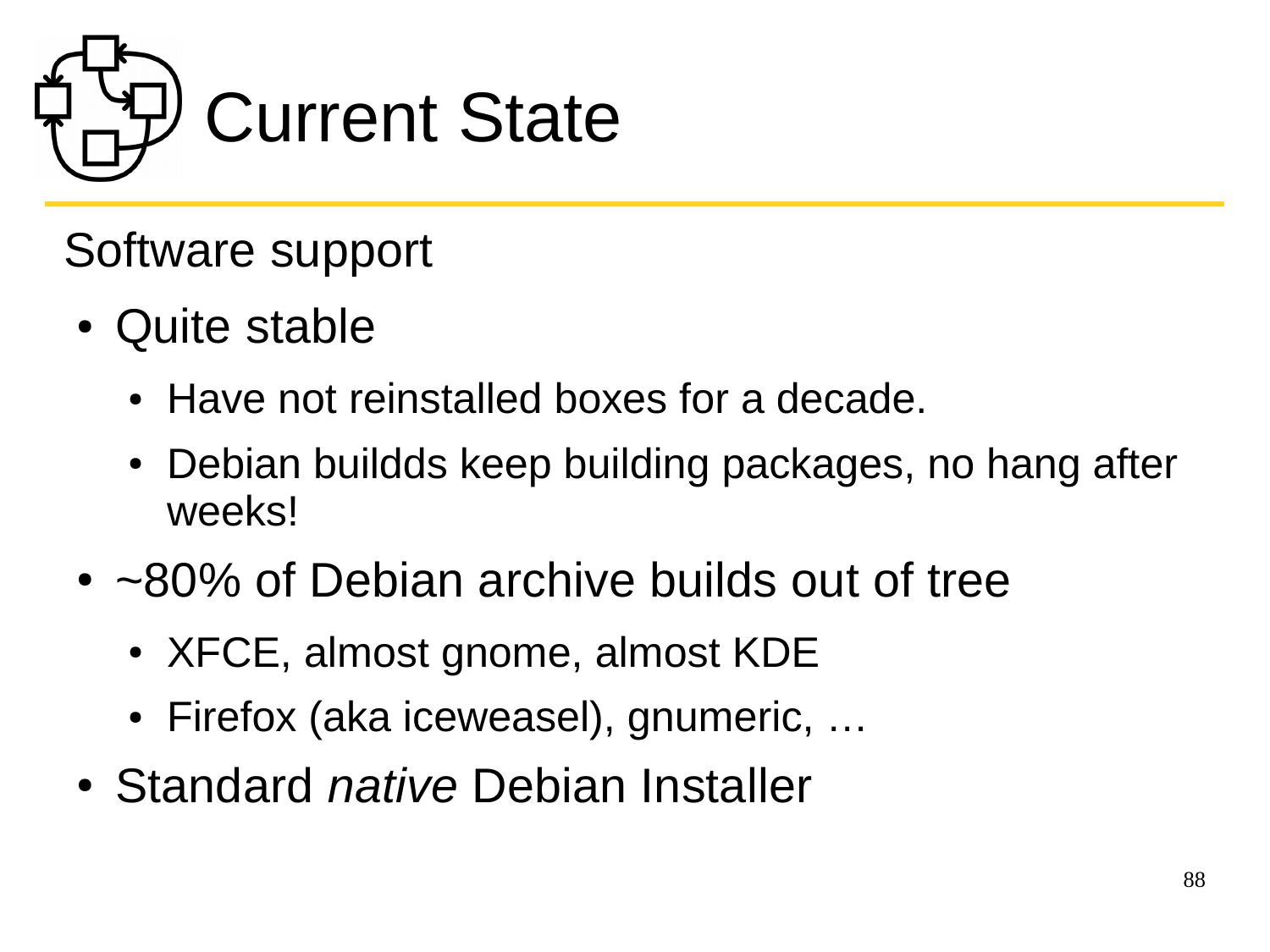

- GNU Guix
- Fixed native fakeroot
- SCM CREDS
- Various optimizations
	- Node cache
	- Lockless reference counting
	- IPC table  $\rightarrow$  radix tree
	- Kernel memory management
- New rpcscan tool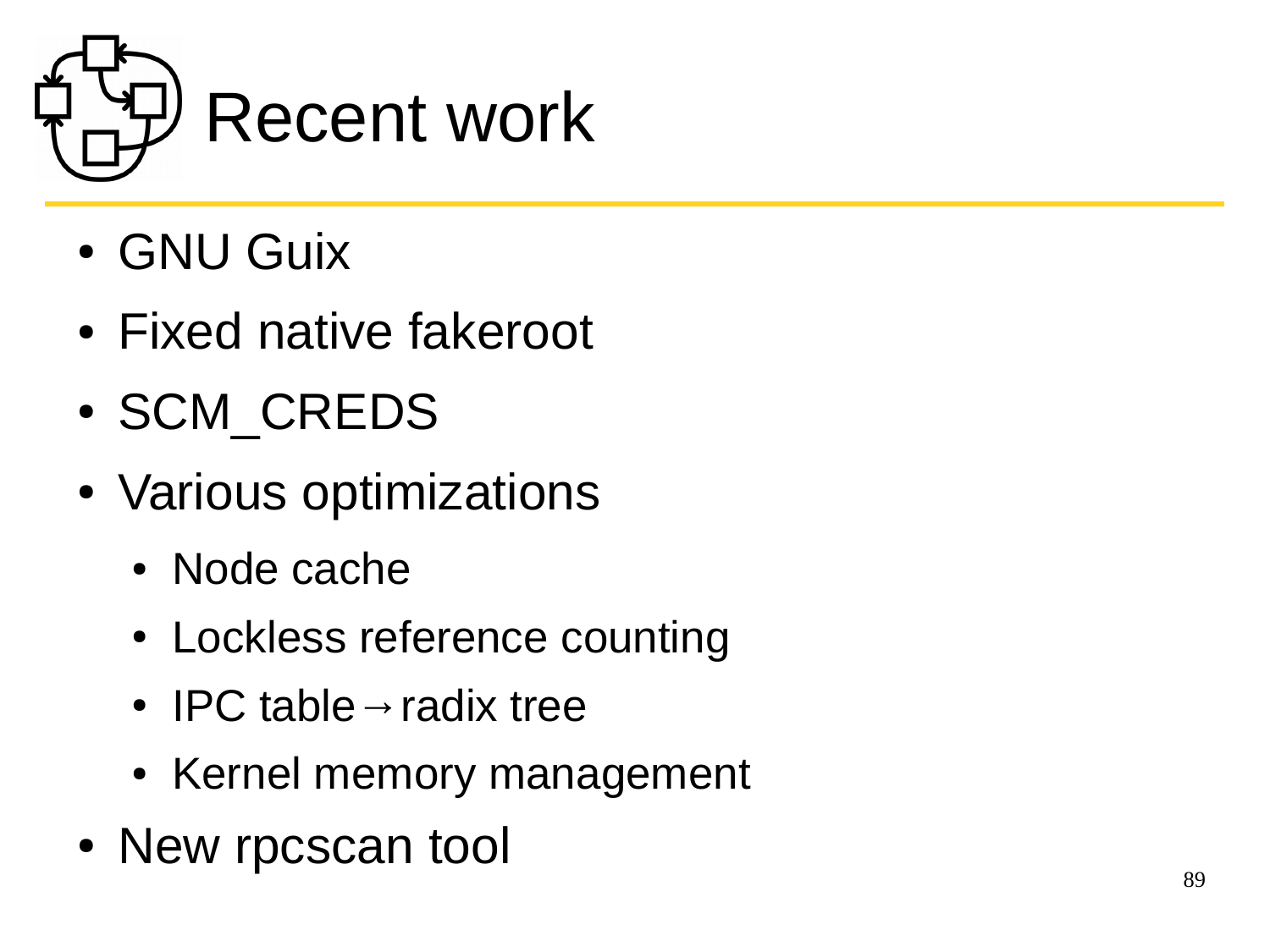

- Nice 0.401 release on April 2011.
- Arch Hurd LiveCD release on August 2011.
- Hurd 0.6 then 0.7, Mach 1.5 then 1.6, MIG 1.5 then 1.6
- Released Debian-unofficial
	- wheezy/sid snapshot CDs on May 2013 \o/
	- jessie/sid snapshot CDs on May 2015 \o/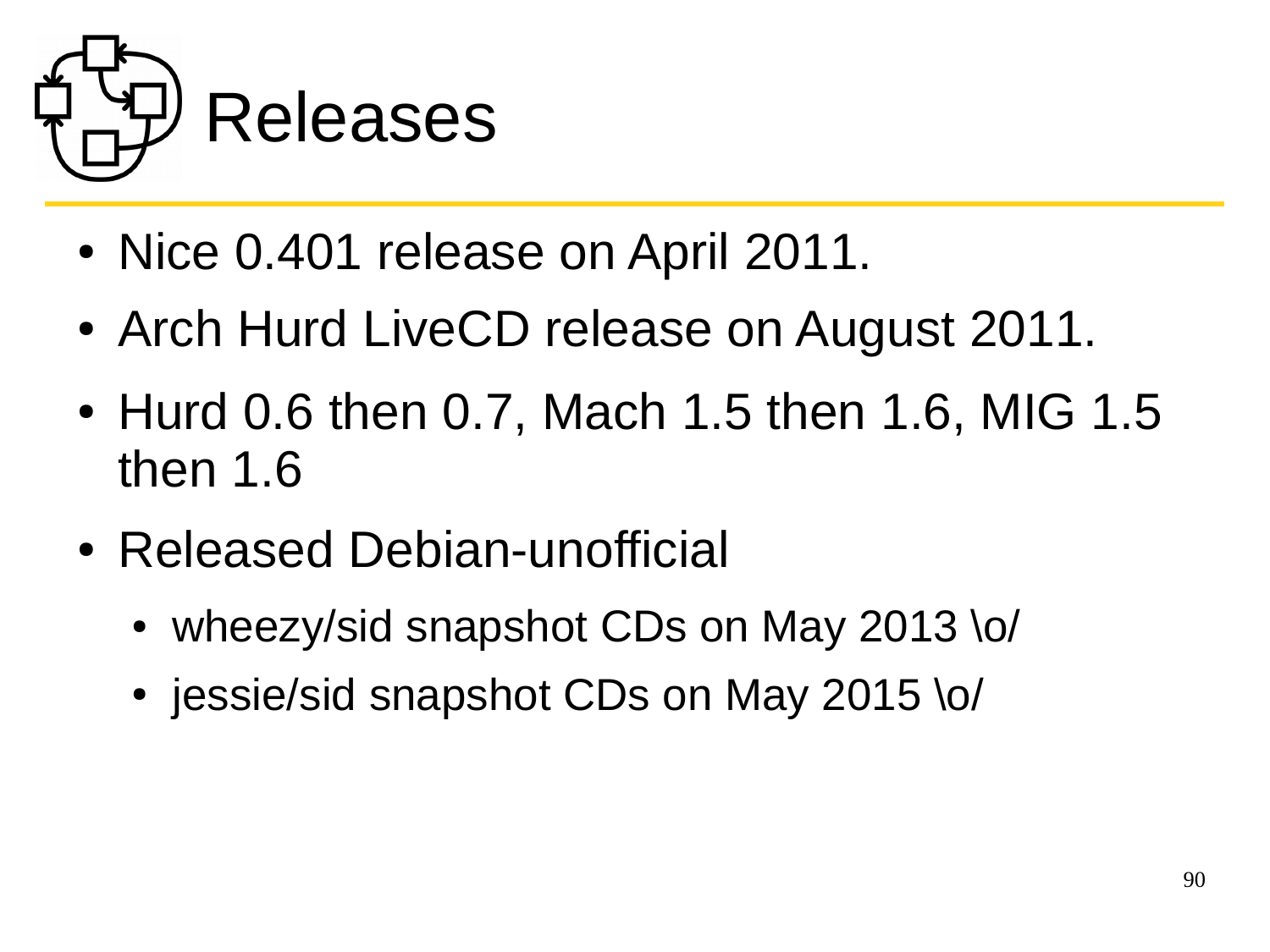

- X86 64 support
- Read-ahead
- {sound,usb} Rump drivers
- GNU system: Guix/Hurd?
- Startup in scheme?
- Your own pet project?